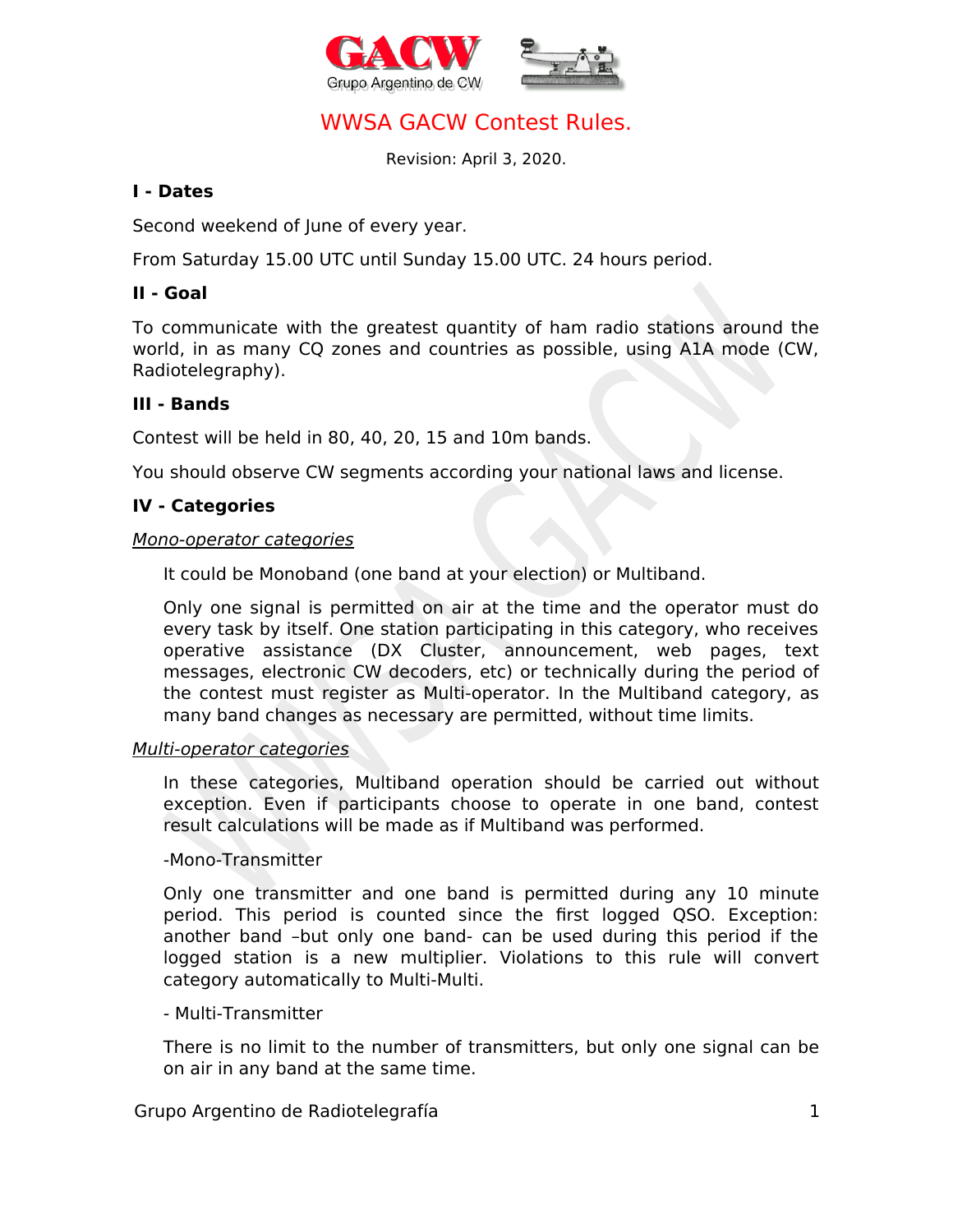



## Power

With respect to the power used to participate, either Mono-operator or Multi-operator:

- High Power: Maximum power is the one authorized by the license.
- Low Power: Output power must not exceed 100 Watts.
- QRP: Output power must not exceed 5 Watts.

# **V - Exchange**

Stations must Exchange following data: RST & CQ Zone.

## **VI - Multipliers**

There are two types of multipliers.

1. One multiplier for every different CQ zone worked in each band.

2. One multiplier for every radio country worked by band. Stations of same country can communicate only to compute Zone and Country. For score computation CQ WAZ definitions and DXCC-GACW-WAE and WAC limits will be used. Stations working as Maritime Mobile count only as zone multiplier of the zone they are navigating.

# **VII - Points**

1. QSO between stations in different continents are worth three (3) points.

2. QSO between stations in the same continent but different countries are worth one (1) point.

3. QSO between stations inside the same country are permitted for zone and country multipliers but are worth zero (0) point.

4. QSO with stations of South America are worth five (5) points. This only applies for stations outside South America.

One same stations only gives points one time per band.

# **VIII - Score**

For all the participating stations: Final score is calculated as the sum of the points times the sum of multipliers.

Example:

100 points of QSO  $\times$  100 multipliers (20 Zones + 80 Countries) = 10,000 (Final result).

Grupo Argentino de Radiotelegrafía 2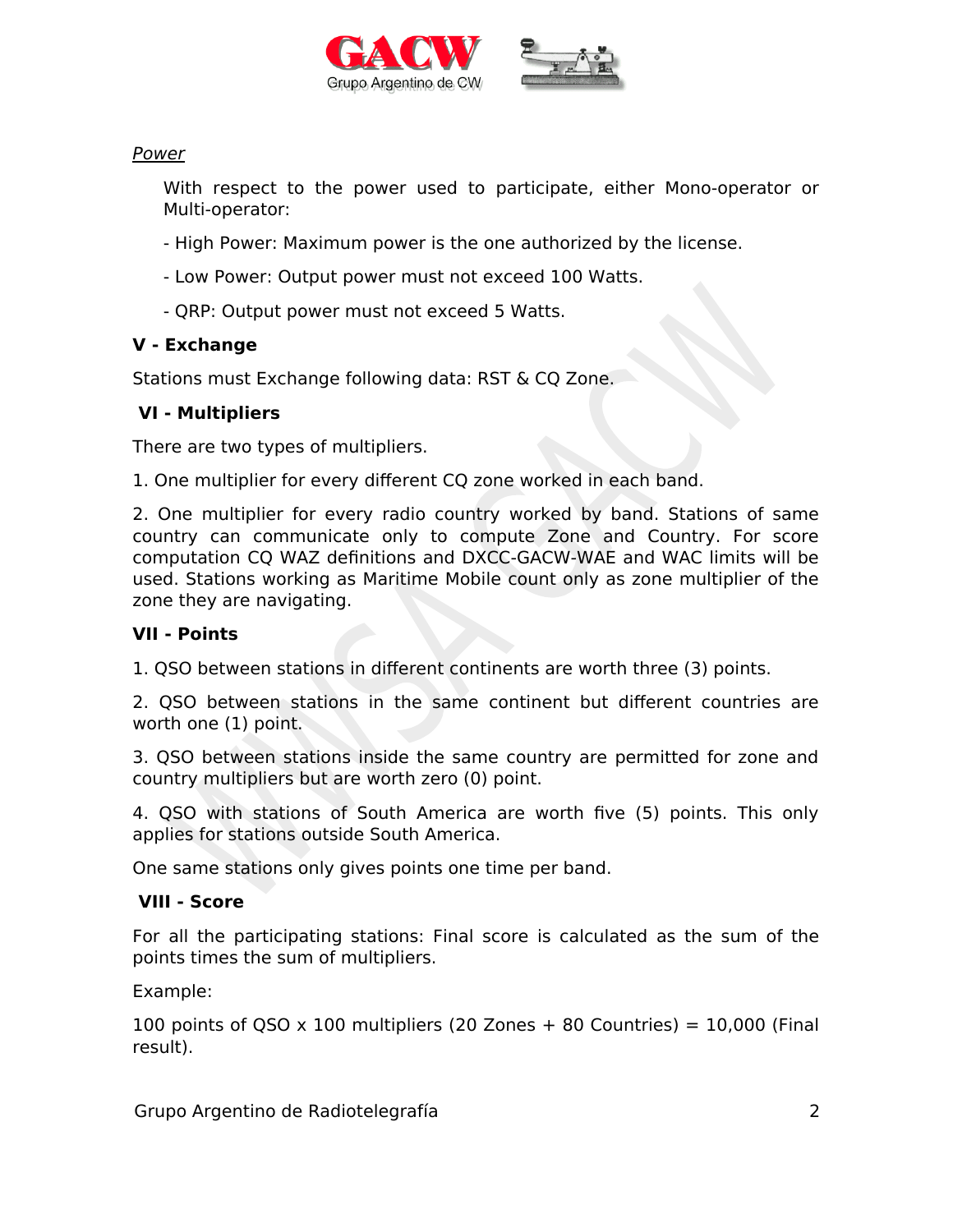



## **IX – Club competition**

1. Clubs can be local or national organizations (Except IARU Member Societies).

2. There is no country and/or geographic zone restrictions.

3. Mention for which Club/Group you are participating and sum the scores.

4. Specify complete club name for which you want to add scores. You can use WPX list as a guide.<http://www.cqwpx.com/clubnames.htm>

## **X – Logs**

1. All dates and time stamps must be expressed in UTC time.

2. All the sent and received exchanges must be logged along with the band used for every QSO.

3. Repeated QSO in a same band will not be penalized but count only once.

4. Please send your log in Cabrillo format via E-mail. Send your files as attachment. Do not paste the log in the body of the E-mail. An automatic response will confirm log reception. Be patient, sometimes log reception can have a delay.

Logs must be sent **only** to the next address:

# **[gacw.wwsa@gmail.com](mailto:gacw.wwsa@gmail.com)**

5. Do not send separate logs for each band. QSO must be logged chronologically.

6. A list of received logs can be seen in the web site. This list will be updated every 48 hours approximately.

## **XI – Software**

GACW neither suggest any special software, nor can guarantee the correct function or score computation of them. Some of the appropriate ones may be:

- + N1MM Logger Plus.
- + EGLogger by LU4EG.
- + Super Duper by EI5DI.
- + ALL in ONE by WD8KNC.
- $+$  AA LOG.
- + Wincontest by I8VKB.
- + GEN LOG by W3KM.

Grupo Argentino de Radiotelegrafía 3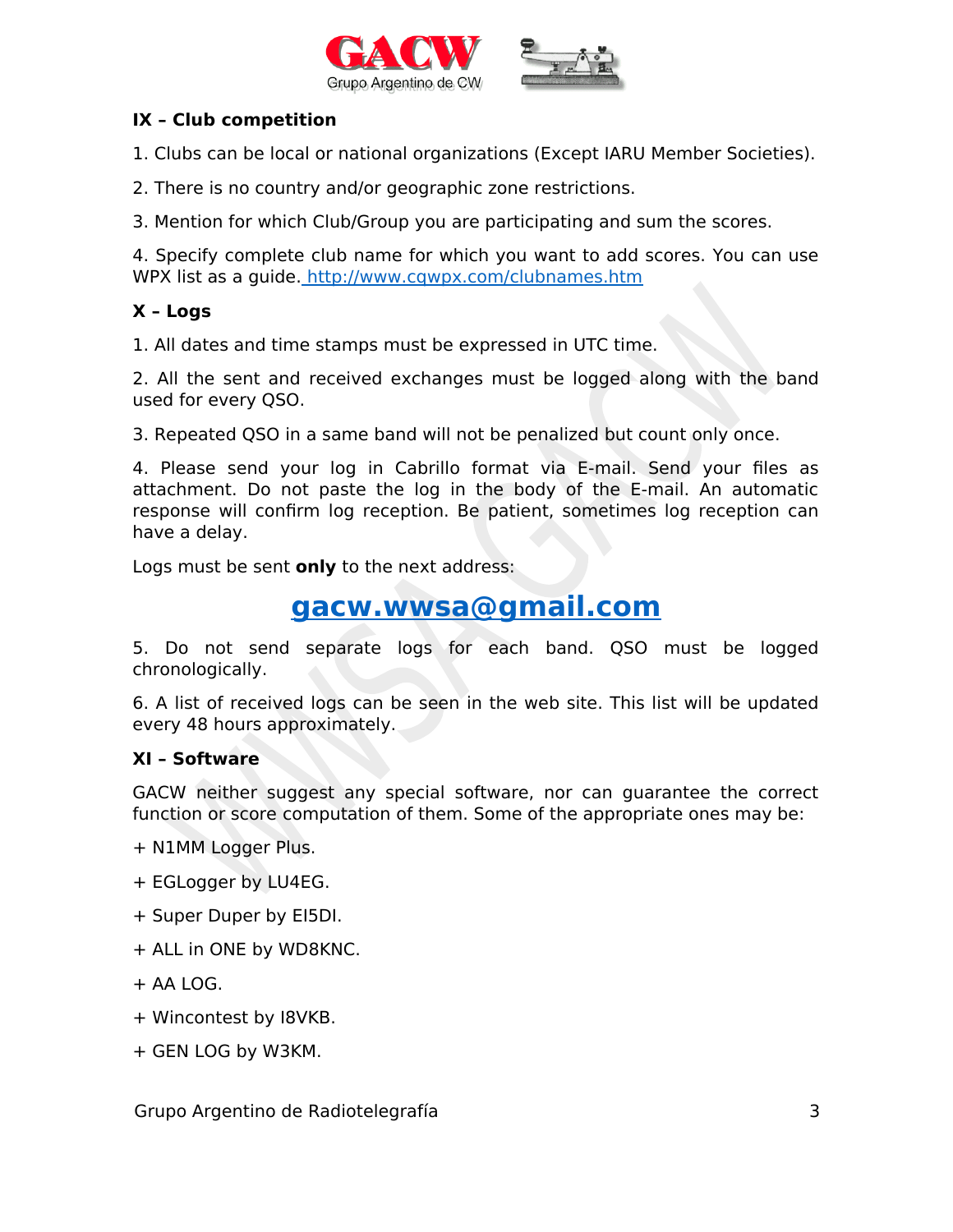



- + YP LOG by VE6YP.
- + RCK LOG by DL4RCK.
- + Win Test by F5MZN.
- + RADIOGES by EA4YG.

## **XII – Supervision**

Violation to Amateur Service rules of your country, your license attributions or contest rules are considered as an unacceptable non ethic conduct. To log repeated or inexistent QSO and multipliers can lead to observations and disqualification.

The use of external means to amateur service and competition spirit such as telephone calls, emails, telegrams, spots, DX-clusters, DX-Nets, Packet Radio Cluster, cellphone messages, etc, constitute an inappropriate conduct.

Contest participation implies that all rules and the norms corresponding to your license and category of your country are respected.

Actions and decisions of Contest Committee of GACW will be official and final.

## **XIII – Deadline**

Contest logs must be sent by email before June, 30th, inclusive.

## **XIV – Results and certificates**

Contest results may be consulted in the website. These results will be available as quick as possible, within time limitations. Please keep in mind that score computation is carried by volunteers.

Due to the high price of postal service, the certificates will be issued in digital format that may be downloaded from website. Certificates will be available to the best score of each category and the best score of each country

## Only for **Argentina** participants:

-A certificate will be issued to best classified Novice of Argentina, regardless of participants' category entry. A minimum of 30 QSO or 10 countries will be necessary to apply.

-A certificate will be issued to the best classified Radio Club of Argentina, regardless of participants' category entry. A minimum of 30 QSO or 10 countries will be necessary to apply.

To apply to these certificates, a requirement should be sent in a different email of the one that has the contest log, license photocopy and a short note expressing the willing to participate of these certificates.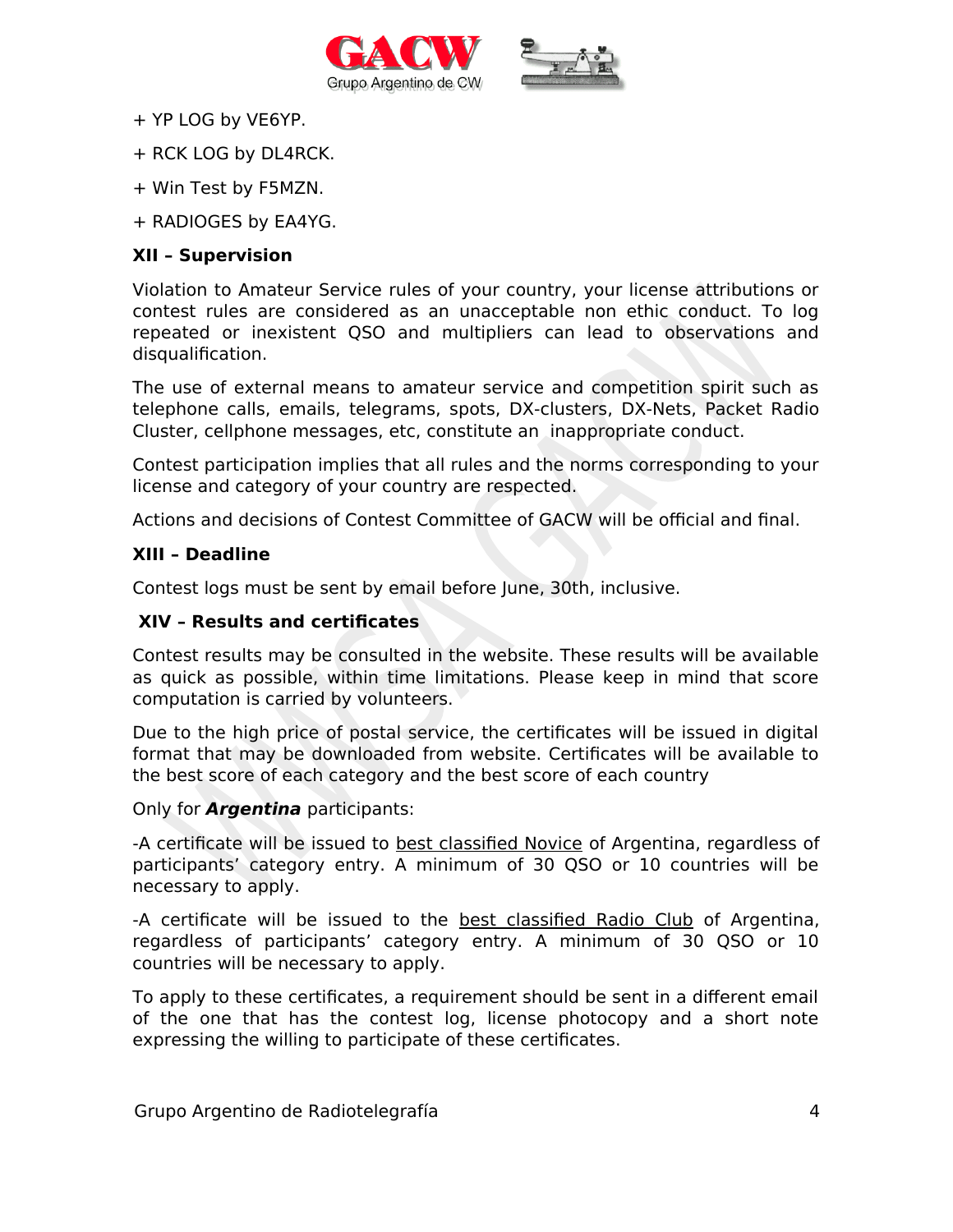



## **XV – Other information**

Contest rules, received logs list and contest results reading, certificate downloading, etc can be accomplished in the following website:

#### **<http://www.contest.com.ar/gacw-wwsa>**

Please send your comments, corrections and suggestions to the email address cited before. Indicate also your name, country and callsign.

## **FAQ**

**+** GACW is a directed movement of ideas, with the aim to establish an opinion flow in favor of all radio amateurs and specially radiotelegraphers, sustained in ethics codes, well behavior and solidarity, following the real spirit of Amateur Radio Service of ITU.

#### **<http://www.gacw.org/>**

## **<https://www.facebook.com/groups/gacwar/>**

**+** Contest is called 'World Wide South America' (WWSA) because of we would like to mean a competition between South America and the rest of the world. Its name and acronym are in English with the aim of world projection.

+ Only CABRILLO logs are accepted. Most of contest software can generate them. It is a text format with a standard header and a list of QSO.

+ From 2019 and ahead we will no longer accept logs in paper because of it takes too much time to be transcripted. Please get in contact with a friend HAM that may help you to use some of the logging software. These learning is an enrichment of the contest activity.

+ South America stations may use any software that is capable to work with CQ WW DX rules, it will give complete and correct scoring during contest participation.

+ Please send your log as an attachment file and call it like "yourcall.cbr". Example: "cx3hf.cbr".

 + You can send all your comments, suggestions, photographs and observations so we can include them in contest results publication.

+ As far as possible and if contest participation justifies, we will increase certificate quantities to be issued.

+ There is neither a minimum of contest communications for your log to be valid, nor a minimum CW speed to participate. WWSA's spirit is to include as much as radio amateurs and serve as a school for future participation in contests. Please be good and considered operators.